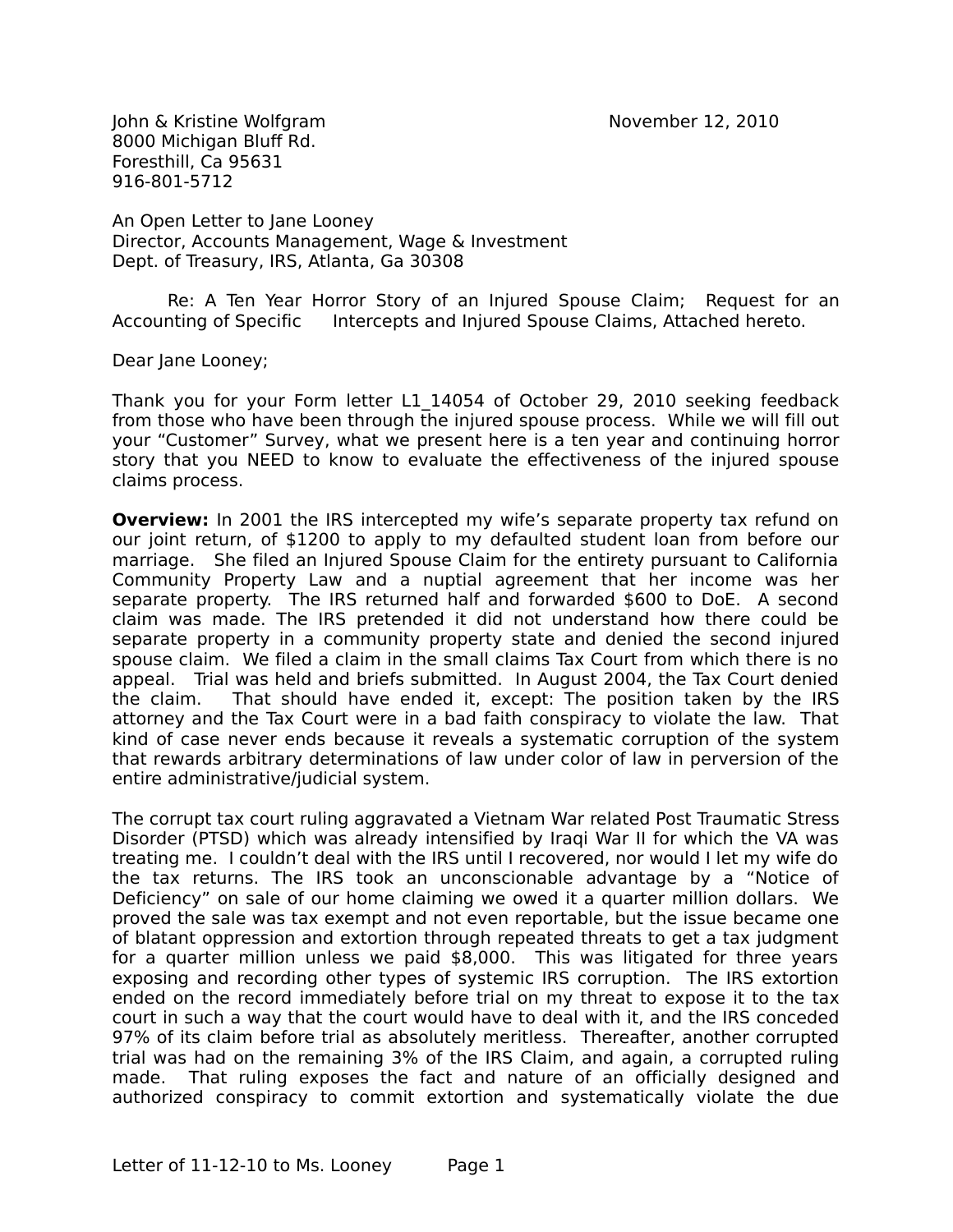process of law involving the IRS Commissioner, the Tax Court Judge and the IRS attorney.

That remaining 3% is now on appeal to the Ninth Circuit. While that is pending I will bring the criminal aspects of that extortion before the federal grand jury, as my duty to the Constitution of the United States requires. And all of this and more because the IRS refused to treat an injured spouse claim fairly.

**The Details of the Above Overview:** Let me tell you what the combination of tax refund intercepts and injured spouse process actually does from the tax payer's point of view: It perverts the Internal Revenue System and it creates citizen enemies through an oppressive abuse of the tax collecting system. It tends to characterize government in reckless disregard of the Constitution and general law of the land, and it personifies government unifying its power against the people for the greater power of the state.

 My alleged debt arose out of a student loan needed after I exhausted the GI bill to attend law school in 1974-75. I purposefully resisted paying it from the early 1990s hoping to get a jury trial on whether I owed it because of a huge government fraud that denied me the benefit of the loan. Attached is a Notice of Discharge from DoE. That discharge is due to service connected disability. That is relevant.

War affects combat veterans in many different ways. For me, it wasn't combat itself, it was what we did to Vietnam and its people, mostly farmers, non combatants, women and children. I was a hardened Recon Marine operating deep behind enemy lines, but as I watched the artillery I'd called explode over the target killing a Vietnamese woman and four men carrying what seemed to be military supplies, I made a vow that I would find, understand and expose whatever it was in our country that caused us to do this kind of evil thing in foreign lands. I had no idea of what to look for or how long it would take. I was a high school dropout, but that didn't matter. When I got back to the World, I just started doing what I needed to learn the domestic causes of unjust war: I took high school make up courses, junior college, then to the University of Wisconsin. When I exhausted the Philosophy Department at Milwaukee, I went to Madison, always searching to understand what could be such a cancer on our system as to cause the mass insanity of the Vietnam War.

From 1966 to 1972, school was off and on again. I dropped out to be a policeman, a car salesman, a small business manager, milkman and taxi driver. I didn't really believe I could learn what I needed to accomplish my mission, but each time I stopped going to school I would see her face as I last saw it through binoculars, and she would remind me: "You promised that you would understand. That is why I died, so that you would do what it takes to expose the evil thing that caused you to kill me." I had to go on to give her death the meaning that I gave it the day that I made that vow.

In my senior year at UW-Madison, I begin to understand. The malignancy I was looking for had to be in our legal system, but it wasn't in the Constitution. Somewhere in between the Constitution as it is written and its application, something terrible to the Nation was happening. I decided to become a lawyer to better understand what that "something" was. My GI Bill was exhausted, so I had to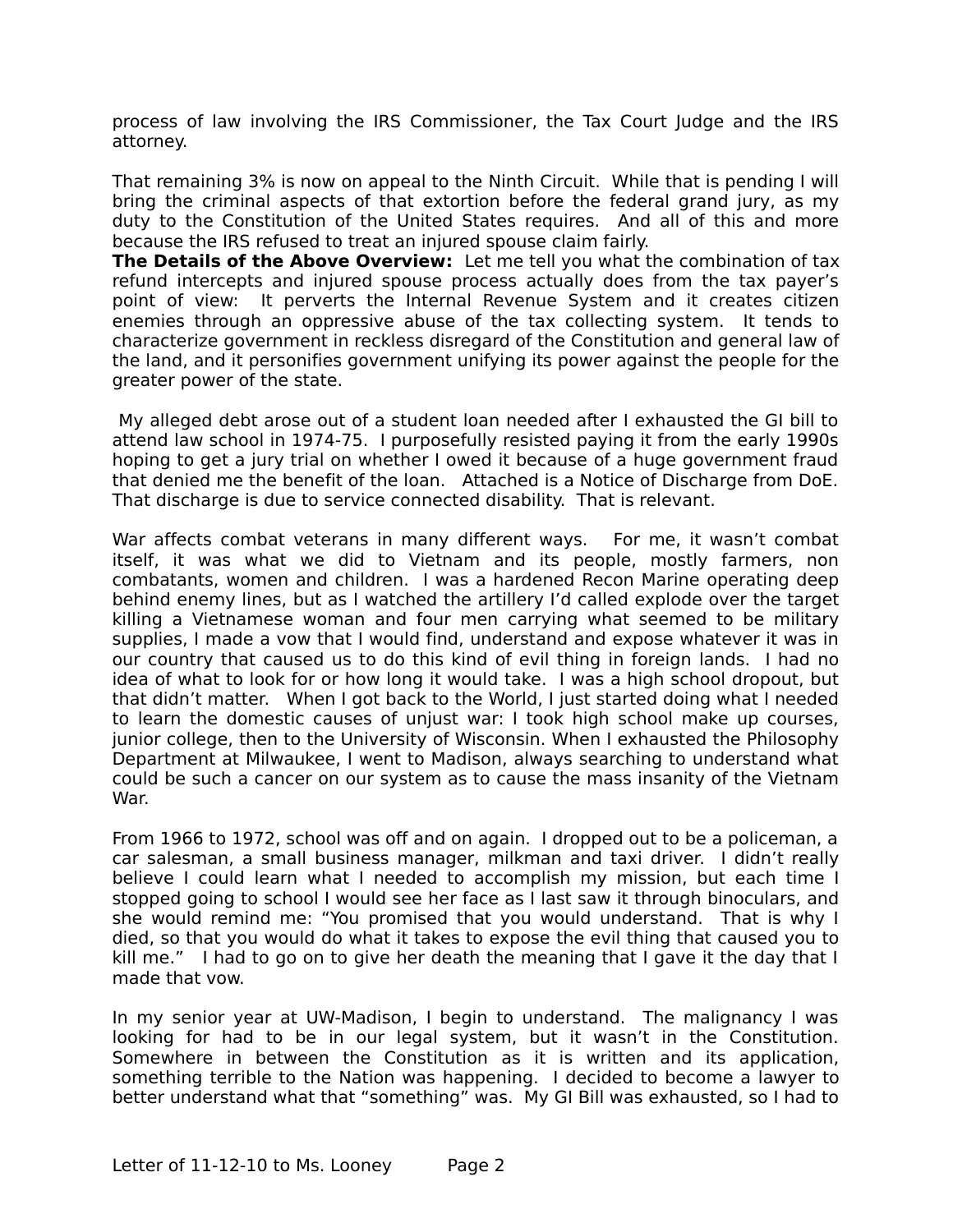borrow money to go on, and I did. When that money was about exhausted, my college girlfriend came to California. We married and she supported me through law school on an agreement that her income would be her separate property and my income would be community property. That agreement created a transposition of our property interests under California Law. From then on, her earnings were her separate property, which she used to support us.

I made regular payment on the school loan until 1987 or so, then defaulted and the government took over the loan, and I made payments to it by agreement. Up to about 1990, there was no question but that I owed it and would pay it. By then I was almost twelve years a lawyer. I had found what I thought was the thing that I was looking for in the judiciary: A "looseness in the judicial decision making process" but I didn't understand how that could have the massive political/cultural effects necessary to cause unjust wars. So I made plans to study and expose it: I would become a judge, then an appeals court judge, and eventually I would write and teach about the "fountainhead of the domestic corruption that causes unjust foreign wars", a "malignancy" in the judiciary that defeats the plan of our Constitution.

That was the plan. So we moved to "El Corrupto" (El Dorado County) in the foot hills east of Sacramento and I ran for Judge on an anti corruption platform in which as Judge, I would turn the grand juries loose to search out corruption in local government. Big mistake: All hell broke loose. I became a target for everyone in government: Deputy Sheriffs, prosecutors, judges and even animal control would team up to create reasons to arrest, jail and prosecute me. In three years I was prosecuted a dozen times, including for a phony felony. Each time I would beat the criminal prosecution and then sue the corrupt bastards, and each time they would claim immunity and the federal judges would agree, and I would appeal, four, five maybe six times to the US Supreme Court, Cert denied. I was beat up badly, both physically and emotionally. In jail deputies took me into a rubber room and slammed me against the walls like a rag doll, then when I couldn't move, they stretched me out on the floor, two holding me down while a third kicked in and broke four ribs, and I was prosecuted for assaulting them. Emotionally; I could barely practice law, my wife was followed around by deputy sheriffs, my six year old son was with me in court when the prosecutor arrested me while in trial for exposing his witness as a perjurer, and my son taken into "protective custody" while I was taken to jail. In 1990-91, my Vietnam Marine Recon Battalion got together in Los Vegas and I went to the reunion and learned that the Corpsman on that patrol where I made the call that the Vietnamese woman and four men were enemy combatants, had brought war crimes charges against my commanding officer. He was tried by courts marshal. He won the trial but lost his military career over it. We talked by phone. He wanted my reassurance that it was really an enemy patrol. I reassured him and he asked me to tell his wife that, and I did. Then he asked me, "Wolf, there were no women or children in that patrol, were there?" What could I say?

"There were no children in that patrol, Colonel. But there was a woman. She was kind of pretty, about nineteen years old with long black hair and a scar under her left eye. I saw her through your binoculars when her coolie fell back as she turned a corner in the trail. She seemed to be looking right at me. I assumed that you knew Colonel." There was a long pause, then a soft voice, "No, I didn't know."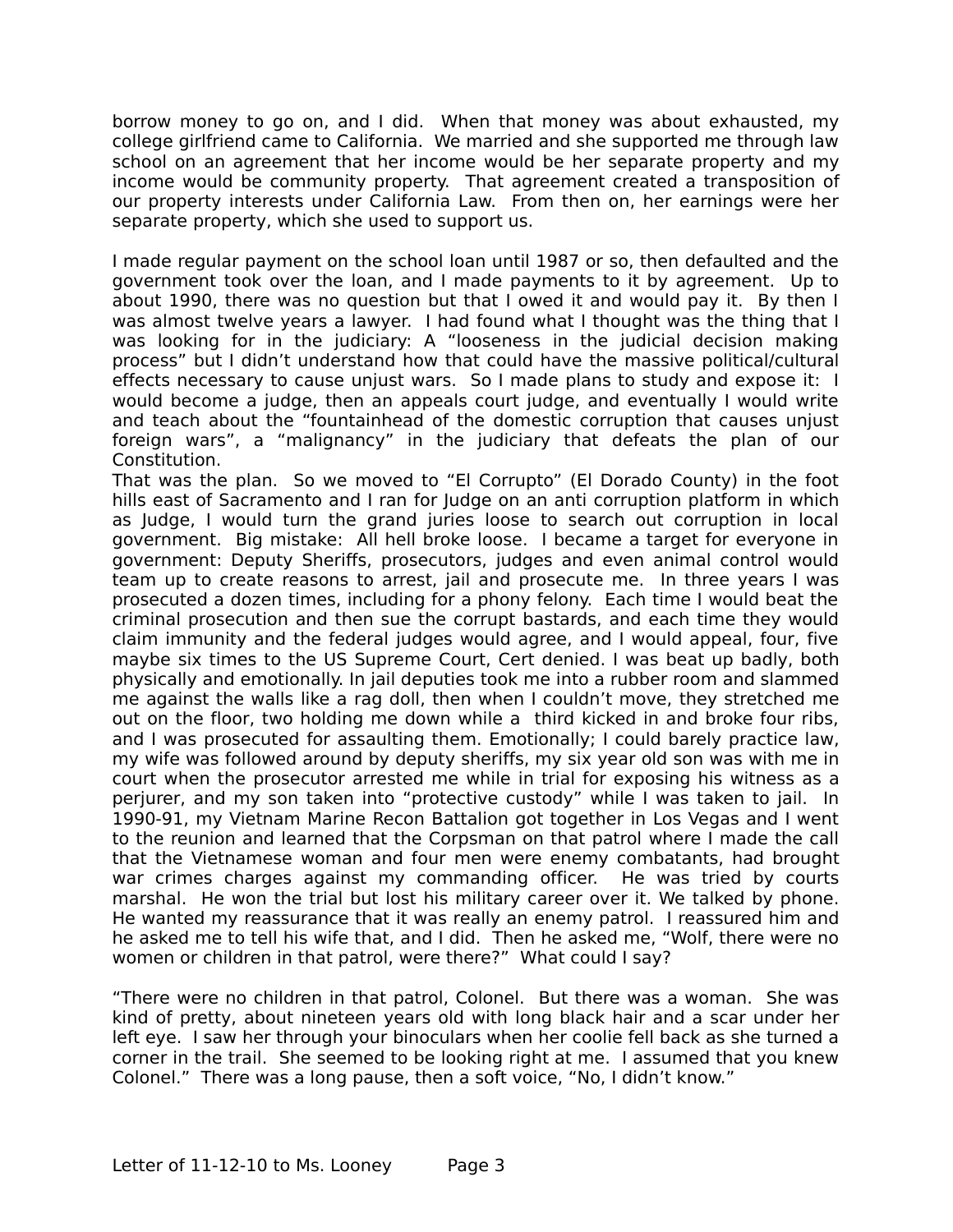Then it occurred to me, I had his binoculars when her hat fell off. He didn't know. It was my job to tell him. I had always been proud of my personal conduct in Vietnam. I did my job well over Sixty-six deep penetration missions. I was point team leader and my job was to get his men to where they had to go, and back safely; and above all else, to provide him with the information he needed to make decisions. I had always done that, until now. Six times we had gotten into ambushes, and every time I got all of his men out alive. Now I began to doubt, maybe they weren't the enemy, and then on other missions and combat situations, I began to see more possibilities of mistake and I could no longer be sure that I didn't kill non combatants, and the more that I thought about it, the worse the possibilities became. We were the "eyes and ears" of the Third Marine Division. If I brought back faulty information, bombs could be dropped over whole areas where I had mistaken innocent civilian activity for enemy activity.

In the meantime, the First Gulf War was taking its emotional toll, and then the State Bar undertook to prosecute me for the "moral turpitude" involved in the several political criminal prosecutions while two convictions were on appeal and ultimately reversed. During that time, I didn't take any cases unless they were just screaming with injustice. So there was this black woman whose only crime was being black in a lily white part of El Corrupto County, and I volunteered to defend her pro bono. As I discussed the facts and their meaning under the Constitution with the jury, without warning, I just begin to cry, and I couldn't stop. And that is still the way it is: When I think about injustice, I just cry. I can't help it.

The State Bar did,t find moral turpitude, but they found my legal philosophy which focused on the forces of judicial corruption more than a little curious and probably treasonous and on that, a three day State Bar trial that I would win hands down, turned into a full year long enquiry into my developing legal philosophy which I did understand and could explain to the chagrin of State Bar Officials, and my emotional state which I didn't understand and could not explain. They sent me to a psychologist for testing. There was no problem until he had me describe what I saw in a set of pictures, and still no problem until it came to a picture of a farm family in a peaceful setting that both reminded me of what could have been a Vietnamese family that I mistook for the enemy, and my own family and the price we were paying to make good on my vow, but I just couldn't let it go. I just began to cry, and the State Bar officials knew that they had something on me, and I was convicted on the undiagnosed symptoms of combat related Post Traumatic Stress Disorder; of being a patriot mentally incompetent to practice law.

That was in mid 1993. By that time the criminal convictions on which the State Bar began its enquiry had been reversed and dismissed. I sued the State Bar under the American with Disabilities Act, but the Federal Courts held that the false Eleventh Amendment they had created precluded ADA jurisdiction over the States and the State Bar was a State Agency which had "Eleventh Amendment" immunity. I have not practiced law since, except when people come to me with extremely unjust situations and cannot otherwise afford legal help.

In the meantime, I took several cases up on appeal and learned more and more about what the THING was inside of the judicial system that so defeated the Constitutional design of our Nation. Then, in 2000, I wrote about it in a law review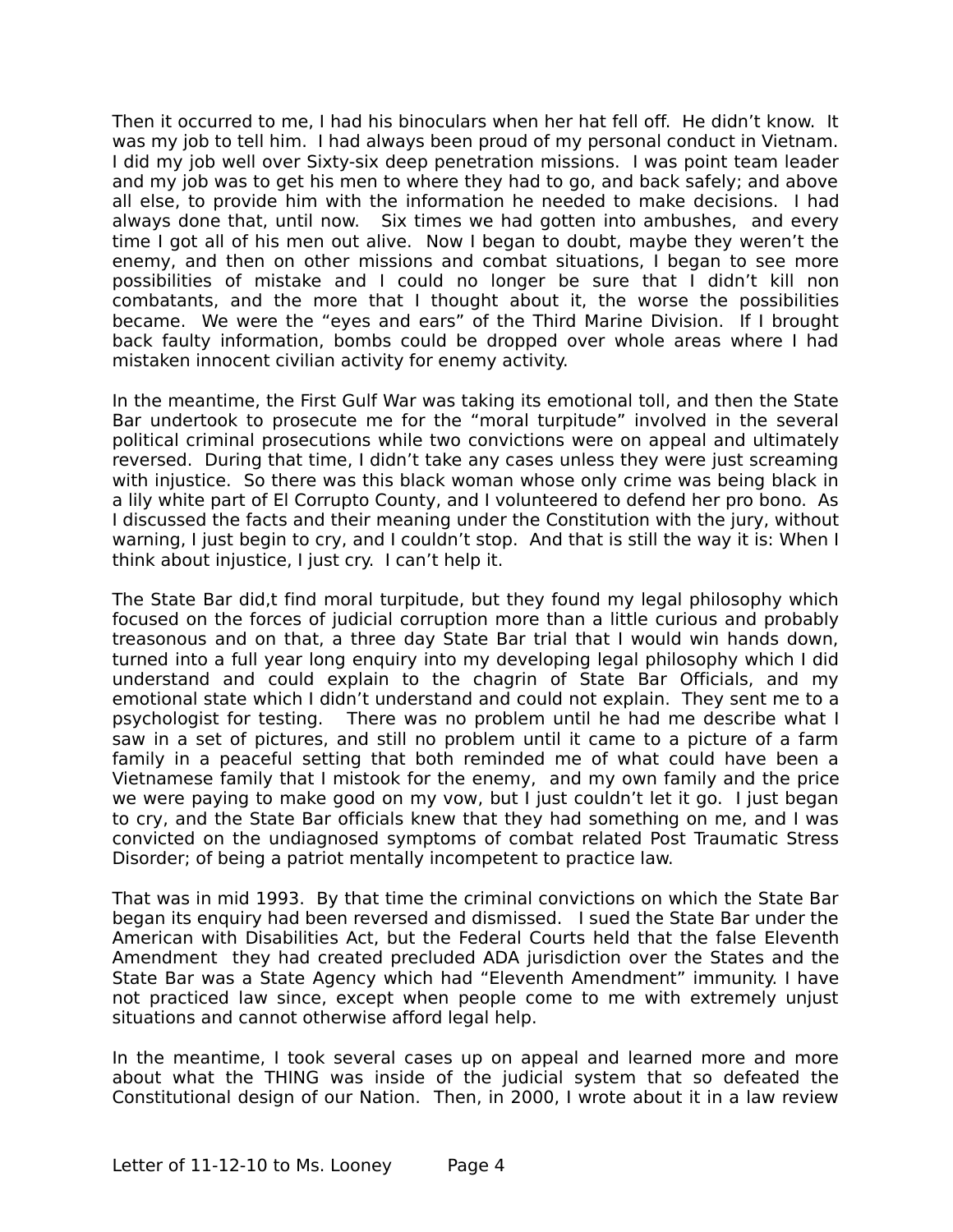article entitled **How the Judiciary Stole the Right to Petition** 31 UWLA Law Rev. 257, and then in January 2001, I published **Democratizing the Judiciary** broadly on the internet, both available by Google to my name or their titles. These two articles describe the judicial problem in the historic, philosophic and legal context and offer an evolutionary solution, which is basically, a solution to Mr. Obama's quest for transparency and accountability in government.

**Why I challenged the DoE Debt**: By 1993 I knew enough about how and why judicial corruption occurred and its scope and depth that I could see two separate kinds of "law" in America. One legit, the Constitution and the laws made pursuant to it. The other was illegitimate and in derogation of the Constitution. The problem was that law schools ignored the Constitution as it is written, and neither taught it, nor how to find the Supreme Law of the Land made pursuant to it. Rather, law schools taught a false law, the law of judicial supremacy and stare decisis, and that allowed the courts to make false law out of whole cloth causing massive changes in the direction of the Constitution design. In other words, law schools did not teach law, but rather they taught government propaganda about what the Supreme Court redesigned the law to be. I (and all lawyers) had been defrauded out of a legal education. For most lawyers who were in it for the money, that didn't matter. But for me, the only reason I became a lawyer was to learn the law to find out what was going on that defeated the Constitutional plan. Oh, I learned that all right, but not from law school. I learned it by fighting a corrupt government toe to toe for four years and taking those cases up to the Supreme Court. I learned through the adversarial process where I could judge the arguments, pro and con, on my own and that cost me terribly.

I borrowed from the Bank of America and BofA had nothing to do with legal education. So, I would have paid the debt to the BofA. But when the US took the debt over, that debt was to pay for the fraud that the government was perpetrating on the people. There is no way I can under my oath, pay government for teaching false propaganda disguised as "law". I wanted a jury trial on the government fraud.

**The IRS Intercepts:** Through the 1990s, I had almost no income so I either did not file returns or did not file jointly with my wife. So there were no intercepts. In 2001 we were putting our son through college and that entitled us to college tax credits, but to get them we had to file jointly. We did and from my wife's income there was \$1200 excess withholding. A tax intercept took it all. She filed an injured spouse claim setting out the nuptial agreement that made her earnings separate property. The IRS returned HALF of the intercept. We made a second claim. The IRS refused to change its position. So we prosecuted a claim to the small claims tax court from which there is no appeal. We had a trial and briefed the issue. There is no doubt that both the IRS attorney and the judge knew that we were right but the court ruled against the Injured Spouse Claim. I am a qualified expert at spotting that kind of judicial corruption, and it was clearly there. The corrupt court order came down in August, 2004.

In the meantime the second Gulf War was underway. You cannot believe how I opposed that war. I knew absolutely that President Bush lied about WMDs and about Saddam supporting bin Laden just as LBJ lied about the Gulf of Tonkin Incident and the "Domino Effect". Then the last bastion of administration integrity, Colin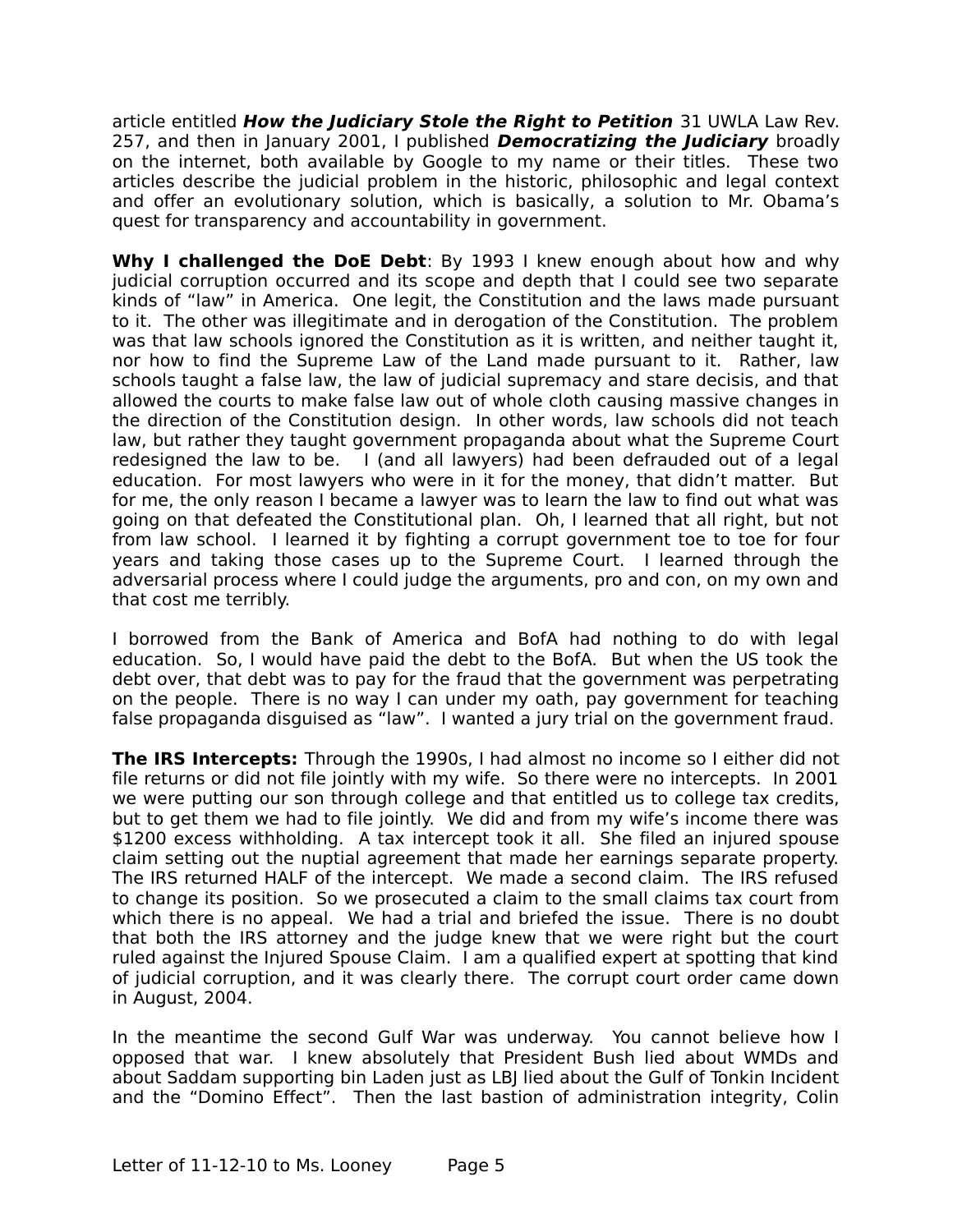Powel lied to the UN and the slide into another Vietnam type of quagmire was inevitable. In 2002 when the war began I was regularly going to the VA hospital for treatment of a Vietnam combat related neck injury. On the way I listened to the war reports of American soldiers killing Iraqi families fleeing battle zones but didn't know that they had to stop at the road blocks. I started crying and couldn't stop. The VA doctor sent me to mental health. They thought I was having a psychotic break down. But I wasn't. I was rational, I just couldn't talk through the crying, and then a nurse questioned me and had me write the answers. She was the first person to recognize Vietnam related PTSD symptoms. I was put under longer term outpatient psychiatric care, for four years.

My wife knew I had some kind of serious PTSD problem, but I never talked to her about the crying or the depression. I didn't make a claim to VA for disability until September 2009. But in 2003 I was more like a zombie than a highly educated lawyer and legal philosopher. To try to pull me together, she offered to sell our home and we would move up into the mountains and build a house that we could make into a retirement business, a bed and breakfast type of home. In the spring of 2004 we sold our city home and bought a mountain property and moved onto it in a motor home; and she drove over a hundred miles each day to work and back, and at night we planned and we lived in that motor home for three years and built our mountain bed and breakfast home. That saved my sanity, and probably my life.

In 2004 when the Tax Court denied her 2001 Injured Spouse Claim, I simply could not deal with it. I knew too much about how judicial corruption worked; it wasn't just a single instance, it was an entire system of malignancy which in turn created and superimposed a culture of corruption that at one end infected our entire political system and at the other, caused unjust foreign wars. It wasn't just the IRS. It was the entire judicial system that covered up government corruption with judicially created anti-constitutional immunity. And it wasn't something new. Rather, it has been accumulating since 1791, as I documented in **How the Judiciary Stole the Right to Petition**. So, for three years I didn't do our taxes. I knew we would spend over \$250,000 building a home specially designed for a business and that along with my wife now having a first business of building the house before each day's commute, I could effectively zero her tax obligation on her \$50,000 a year employment income over those years.

But the IRS wasn't hearing it. They determined that we sold our city home for \$426,000 dollars and didn't report it, which we did not have to because the whole selling price was less than the non reportable gain allowed to husband and wife filing jointly, let alone the actual gain which is less than the non reportable gain of a single filer. But, we hadn't filed returns for that year yet, and so the IRS claimed a deficiency on the entire \$426,000 as taxable gain and we owed \$250,000. That exceeded our entire net worth including my wife's retirement savings. For almost a year I just couldn't address it and I wouldn't let my wife address it. Then, just before the filing dead line I pulled together enough emotional strength to file returns and a response in Tax Court denying that we owed anything. That was followed by motions that demonstrated, among other things, that under the tax law, the IRS deficiency claim was 97% frivolous, (and 3% wrong) meaning that for the two years combined we could not owe more than \$8,000. The Tax Court ruled against us on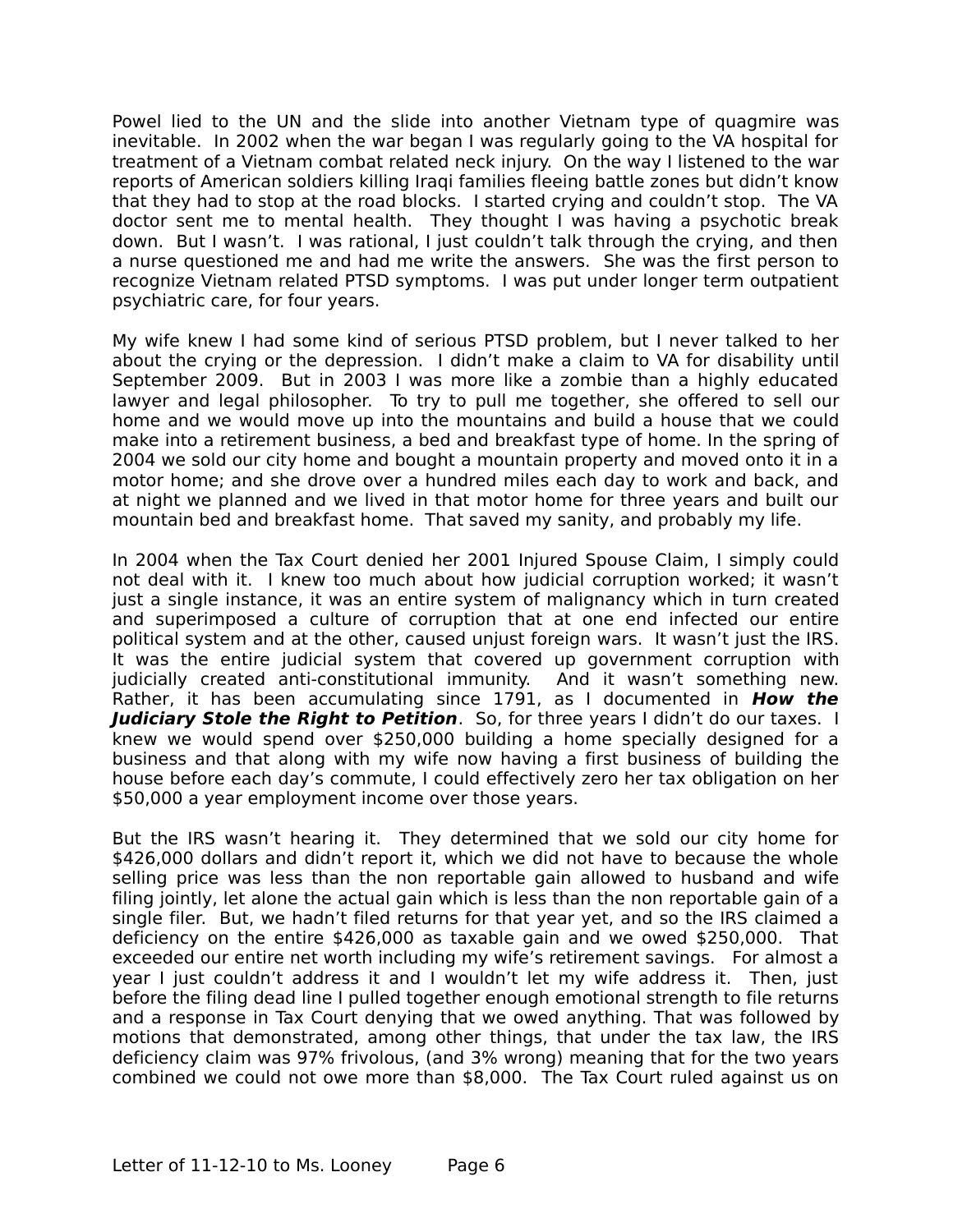all issues, including the right of joint filing husband to appear when the Deficiency Notice is only to the wife. The case was referred to Appeals.

The Appeals Panel took the same position: We owed a quarter million dollars, but they would negotiate it down if we were willing. I refused to negotiate at all until they showed probable cause to believe that we owed anything on the sale of the house. **The law was that clear**. Eventually, they conceded, not as negotiation, but as an outright concession in writing that nothing is owed on the sale of the house, so let's discuss and negotiate the remaining \$8,000. We did, but could not reach agreement because the Appeals Panel was still in bad faith on that too, giving demonstrably false reasons to deny the business expenses in total. So they referred us back to an IRS trial attorney to negotiate or go to trial.

That attorney, Christian Speck, started all over again saying we owed a quarter million but he would "negotiate" down to \$8,000. That is extortion and I called it for what it is. He tried to make excuses, saying that incomplete negotiations with Appeals Panel was not binding on him, but what happened at Appeals was not an "incomplete negotiation" but an unqualified duly thought out admission that there is no tax due on the house transaction. He then spuriously claimed we were not entitled to the half million dollar exemption for joint filers because the IRS filed the Notice of Deficiency only against her. We responded that it didn't matter because there was not a quarter million gain in the transaction either. At first he said that he would dismiss the claim if we proved a basis and cost sufficient to reduce the gain to below a quarter million. We did. Then he reneged and said he would go to trial on the whole amount unless we accepted an \$8,000 settlement. A couple of days before trial, my wife agreed to the extortion. This was not "attempted extortion". It is consummated extortion. I begged her to put him to the test: If it was real extortion as opposed to a settlement wherein she did not have to appear at court, she should rescind the agreement. We met with Mr. Speck; she signed the papers, then he required she go to court the next day to admit the settlement, and on that, she rescinded.

At pretrial before Judge Morrison, Speck maintained that we owed a quarter million and that was the issue to be tried. In the meantime I put together a motion in limine demonstrating the extortion and served Speck. When I tried to present it, twice Speck interrupted and changed the subject. The third time I introduced it as IRS extortion on the sale of the house. Speck tried to overpower my comments but then conceded the issue to prevent the motion from being heard on the record. But there is enough in the papers and on the record to prove Speck intended to commit extortion which under the circumstances is a criminal civil rights violation too. With that on the record, 97% of the IRS case went away, and the judge pretended not to know what had just happened … but he "pretendith too much."

The Court would not let me join the action as a necessary interested party nor even help my wife present the case. But we went to trial knowing that it violates due process of law to commit extortion in such a grossly disproportionate amount and require a party to be prepared for trial on the 3% of the case remaining. My wife presented the case as best as she could, and I testified, an extreme emotional test where I had to fight to testify through my crying; and why was I crying? Because these government officers were so outrageously making a mockery of our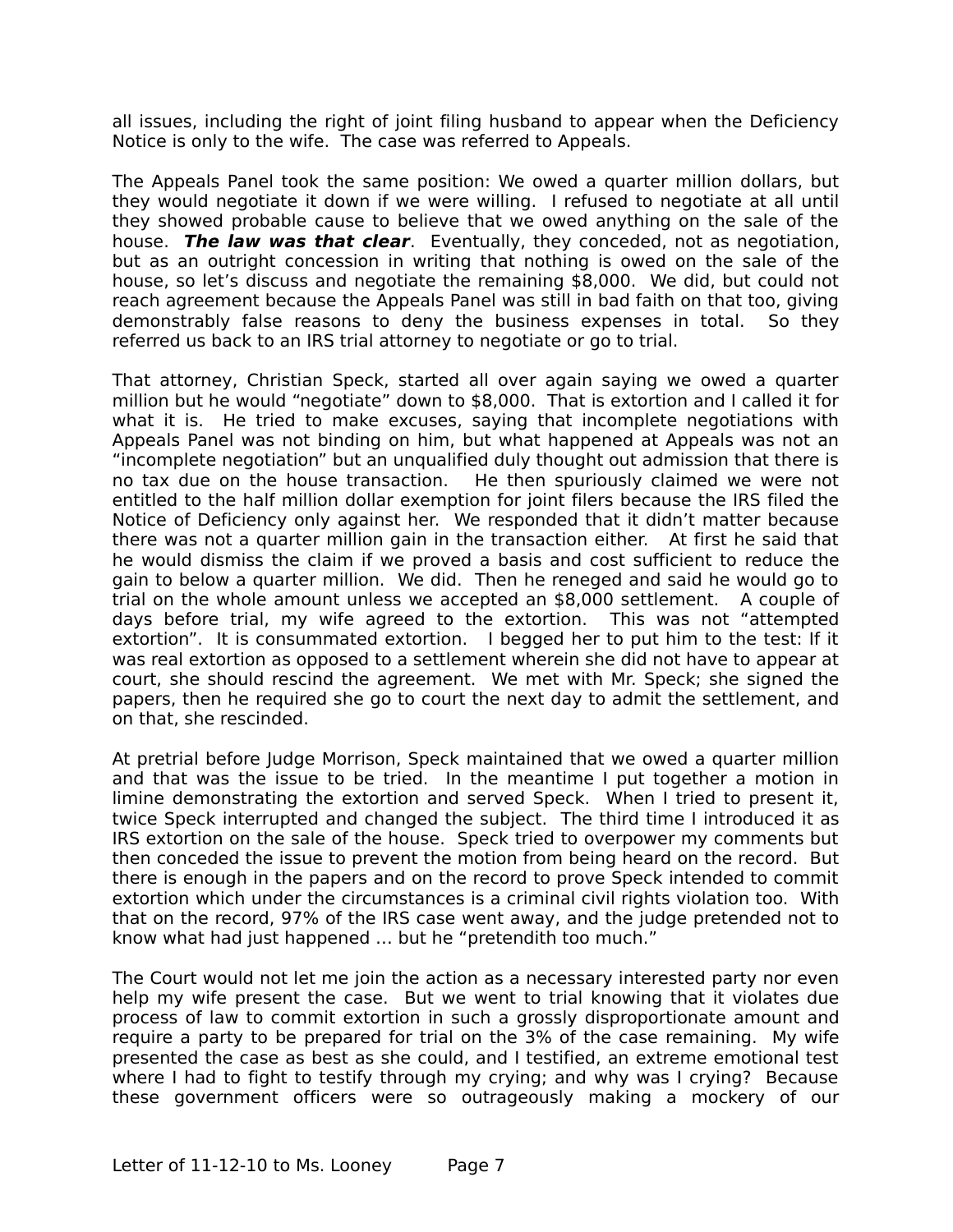Constitution to which we were all sworn and for which I and so many others have willingly put our lives on the line, only to be deserted by our government for petty personal motives, to defeat the legacy of our Founding Fathers.

After trial there were written briefs and motions extending over a year, before the court rendered its opinion. That combination of writings demonstrates that Judge Morrison was aware of the extortion and as a matter of IRS policy which has to involve the IRS Commissioner, covered it up and endorsed it. Meaning that government extortion right in front of the Tax Court and with its tacit participation is an accepted form of business operation by the IRS. If I can get this matter before a grand jury, I expect that the Commissioner, the Judge and Mr. Speck will be indicted. The Commissioner is civilly liable because the judge and IRS Attorney have a false but none the less effective "absolute civil immunity".

So, Ms. Looney, why have I told you all of this? It is because you say in your letter that you are "committed to improving the IRS services." I am mindful of Mr. Obama's First Directive as President:

All agencies are to develop policies of transparency and accountability, and I suppose that your concern is pursuant to that directive. The question becomes how can you take your small part of the system and make it transparent and accountable when it is an integrated part of a system that is designed to operate without Constitutional guidelines and cover-up its official corruptions as a matter policy?

There are two things you can do to alleviate your end of the problem. First, investigate all claims of wrongful denial of injured spouse claims. If mistakes are made, training is the proper discipline. But where the "mistakes" are intentional or in conscious disregard of rights, the agent has no business ever being in any position of government power. That must be **Your Policy**. Second, reward the "customers" that make such claims where your investigation proves them correct, and pay their costs and attorney fees. The principle is to avoid the conflict: No one should ever benefit from their own wrongs.

The real problem that you face has less to do with improving service on injured spouse claims then it does with improving the context within which injured spouse claims are made. Your control over the injured spouse process is limited at both ends. It begins with a tax refund intercept in which the due process of law may or may not have been afforded to the subject of the intercept, and that subject is likely to be highly charged events like child support over divorce and child custody issues and school loans where school did not produce reasonable results. Thus, the intercept itself may be unjust and you have no way of knowing about the justness or unjustness of the underlying debt.

The other half of the problem is just as bad: You cannot trust the IRS Attorneys and Tax Court to do their lawful job or to respect the limits the law imposes on doing their job. Wrongfully denied injured spouse claims can just be covered up because the system is organized to do just that. Our 2001 injured spouse claim was properly made, and then litigated. The trial was transcribed and briefed. There is no other way to describe it, but for a mere \$600, the IRS attorney and the trial judge conspired to intentionally extort money and violate our civil rights as well as their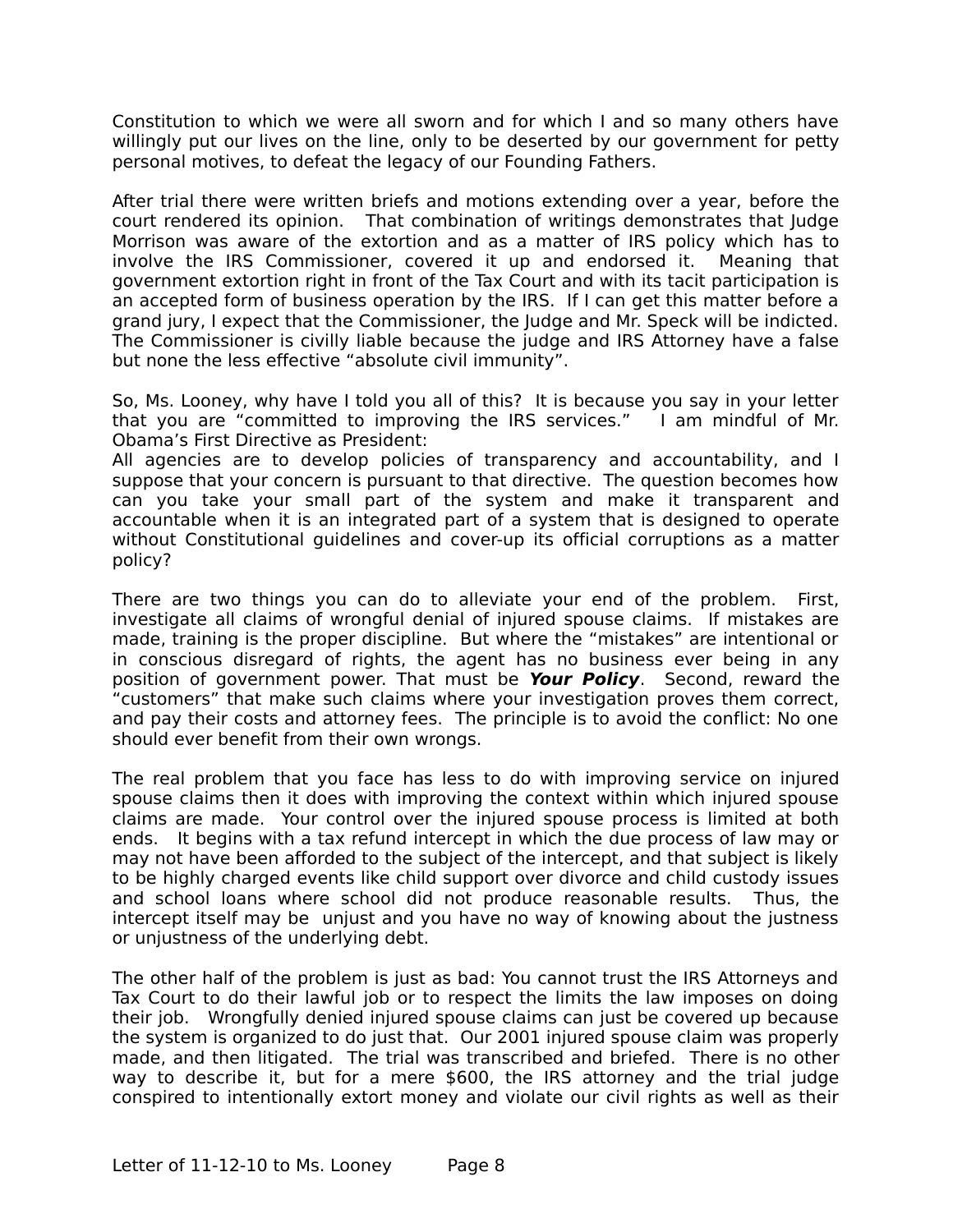own oaths to support the Constitution. They didn't just make mistakes under color of law. They intended to violate what they knew to be the law simply to defeat a justified injured spouse claim. Why did they do that? It could be for any reason or no reason at all. But in the end the answer is this: "The did it because they can do it and get away with it." Corruption is part and parcel of the power to be corrupt … and … "As power corrupts and absolute power corrupts absolutely, **immunity is the absoluteness of power in any given sphere that corrupts the use and abuse of that power in that sphere absolutely**." (Quoting myself)

There is more than just the 2001 Injured Spouse Claim pending. Attached is a Request for an Accounting of the other claims in which the IRS confiscated my wife's separate property to pay what the DoE claimed as my separate debt which predated our marriage.

Very truly yours

John and Kristine Wolfgram